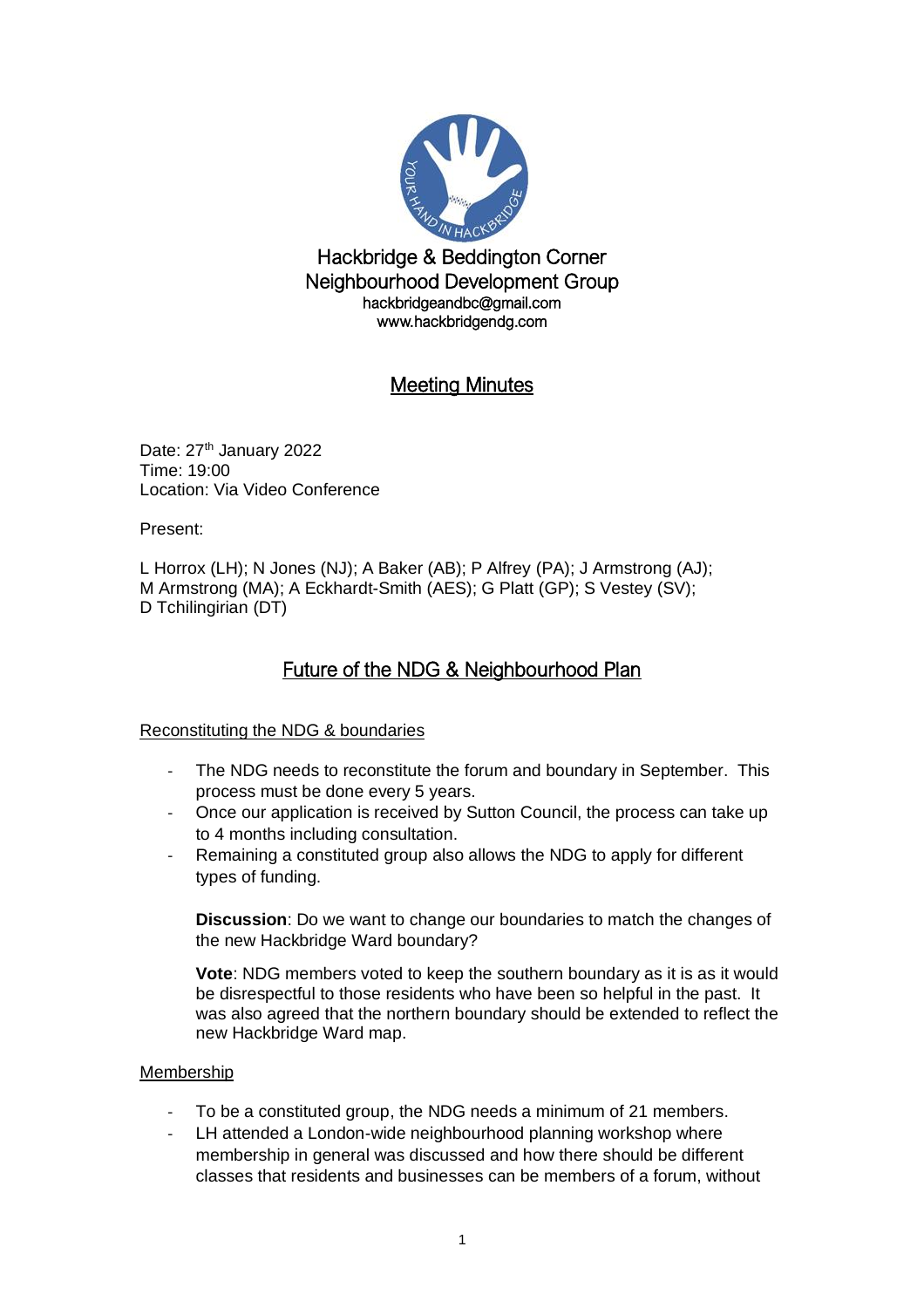having to be active, but kept informed by newsletters and ascertain their views by surveys.

**Action**: LH to set up membership page on website and advertise on social media.

#### Update to the Neighborhood Plan

- The current plan goes to 2027. We will wait for an update on what the new Planning regulations will be before looking to update.
- There might be the option to do minor amendments to the Plan before 2027.

### NDG's Plan for the year ahead

The AGM is to be held in April and further meetings/workshops to take place on how to implement our neighbourhood plan.

# Continued work

### Plant up Hackbridge Update

- A group of people have been brought together to start delivering the work. There are three projects yet to start; BedZED Field (mini lavender patch), fruit trees/planters on New Mill Quarter and new border plants on Hackbridge Green.
- Mile Road pocket park has been cleared by Thames Water and tidied. They have confirmed they will put in some planting and have been offered £1k from the project budget towards this.
- The Postcode lottery (£2000 funding) have been informed about the work that has been done.
- Others have since wanted to get involved with their own patches; Reynolds Close recently did some planting with the help from the NDG sourcing bulbs from Sutton Council and DT making improvements to the BedZED field and verge and getting street tree replacements.
- Next area to tidy up is the corner of London Road and Clover Way.

#### History of Hackbridge Project

- LH is creating an interpretation board for Hackbridge Green as part of the Plant up Hackbridge project. As only minimal information can be put on it, we decided to put a QR code to link it to our website where further information can be found.
- The website will be a living document where residents can help us put together their memories and historic facts about our area.
- LH has been in contact with Battersea Dogs Home who are delighted we want to share their history when based in Hackbridge. They are keen to interview anyone who had family who use to work for them. As this was a long time ago, direct employees likely to be deceased.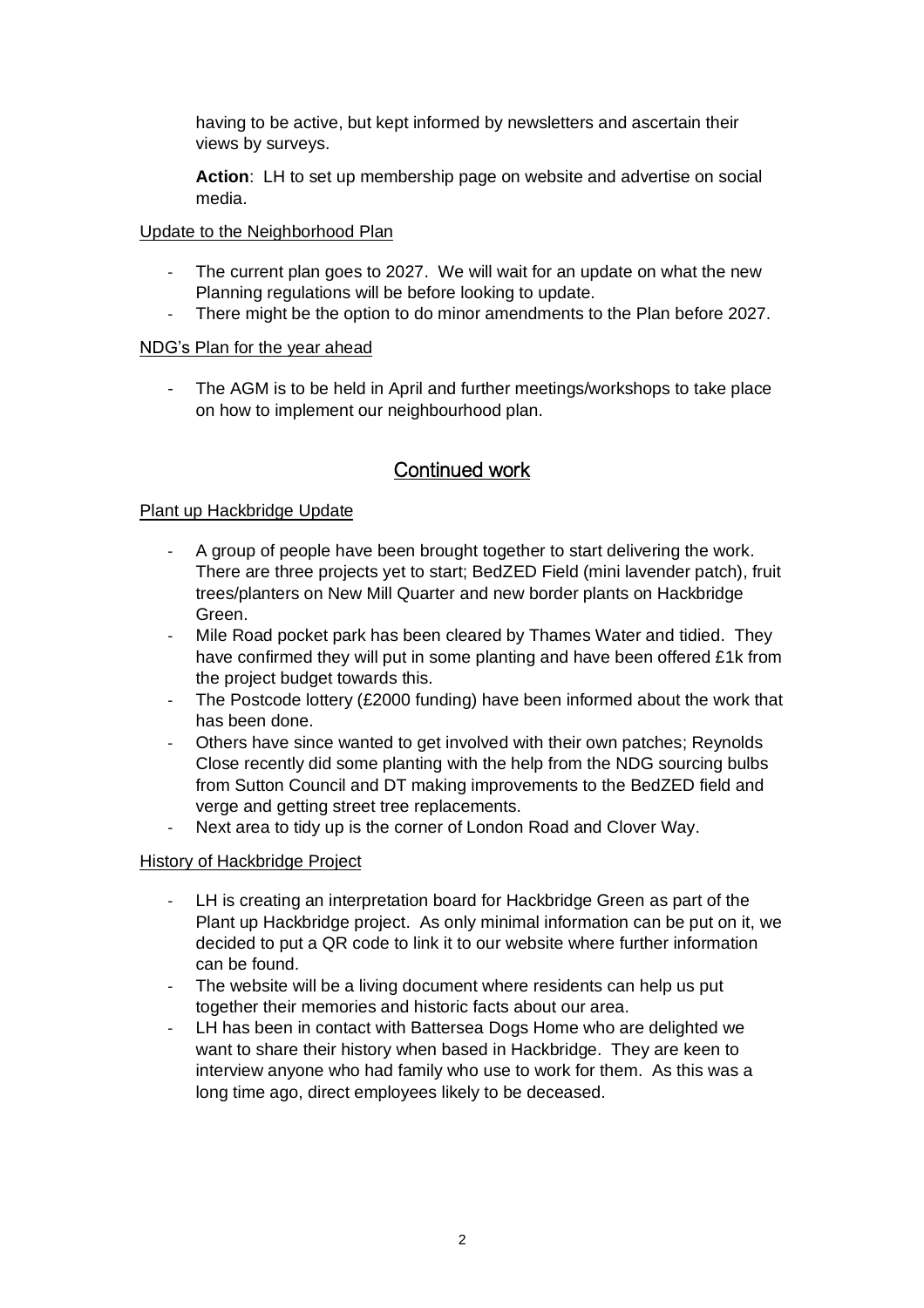#### Beddington Farmlands Update

- Viridor want to submit an application to vary their planning conditions in regard to the cycle route. This has been read and responses submitted. The plan was a cycle way through the farmlands but they think settlement issues would be too great. They have suggested that the cycle path is changed to the submissive path.
- The NDG have asked Viridor to resurface the permissive path up to their lease boundary and Thames Water their section of the path, as well as a small link from the permissive path to Hackbridge Station.
- East/West routes: we have been told that as the changes only relate to what is in the approved Restoration Management Plan, we cannot ask for this to be included. This is fundamental to the whole access routes for the Farmlands. We are asking Thames Water to agree for the southern route and put in writing as part of this application in maybe the form of a Statement of Common Grounds to provide a guarantee to residents that this will happen.
- Mitcham Common Conservators are concerned resurfacing the permissive path will increase cyclists onto the common. We have since emailed Viridor and Thames Water with a suggestion of looking to bring forward the northern east/west access, so there is then a cycle path that actually goes somewhere and doesn't just stop before the common.
- The hedges proposed around the lakes are high to stop birds being spooked – we have asked to put in writing their assurances that gaps will be created to be able to look through.
- Beddington farm bird group will hopefully get access back to the site to continue the ongoing citizen science. They are currently restricted to the paths and the hides which doesn't allow good comparison as data collection has been limited. Hopefully they will be back in by spring.

#### Hackbridge Train Station

- NDG has been involved in trying to make the carpark safer. It has been agreed that they would go ahead with a plan that they suggested. It is not exactly what the NDG wanted, but it is better than what is currently in place.
- Responses from businesses opposite have been forwarded to GTR who oppose the scheme, but there is also suggestions it stops businesses using the car park for their work.
- Spring flowers have gone in on the bank along the station.
- Need to chase regarding a new 'Hackbridge Station' sign which has supposedly been ordered.

#### Developments - Elm Close

- They have received approval for 4 maisonettes, down from 6.
- The concern is that there will be no parking and people can't sign up to the PPA scheme, which will push people to park in the non-PPA areas. The Flowers Estate for example has seen a massive increase in parking since the PPA scheme of implemented.

Currently not aware of other developments being proposed.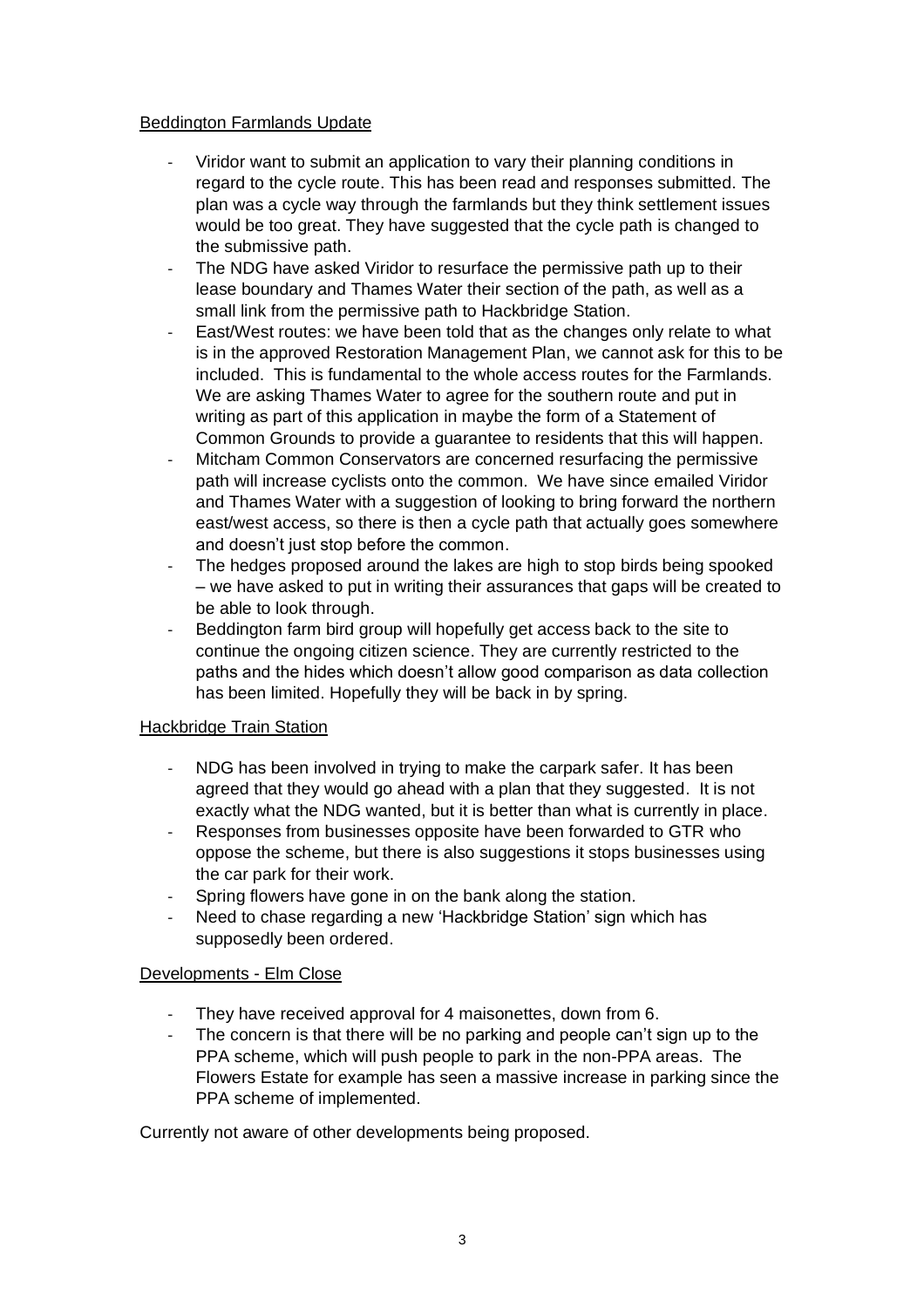#### Sewage and drainage

- DT asked a question to Sutton Council regarding flooding after heavy rain; he received an answer that the council are responsible for liaising with all relevant parties regarding this.
- Clover Way drains are a particular issue, a drain cleaner said it was a sewage issue from the Flowers Estate.
- NDG should ask council to do survey work especially within known issue areas for flooding.

# A.O.B

#### Beddington incinerator and air pollution monitoring

- Sutton Council was challenged on their ability to monitor the air quality.
- DT managed to bring South London Waste Partnership, Viridor, Environment Agency etc. together to work out the simplest way to allow residents to complain about air pollution and smell.
- Viridor want to burn more waste, NDG should have a unified comment; need to try and get others involved in commenting as well.
- Still need to try and site some air quality monitors around but might need expert opinion to think about how to split different sources of air pollution i.e., road, incinerator etc.

### Culvers Lodge

- Sutton Housing Partnership have restored it and intend to rent it out in the short term. In the long term NGD doesn't know what will happen but building on part of the garden hasn't been officially ruled out by Sutton Council.
- There is to be an open day coming up in February but unsure if it can be advertised to a wider audience at this time.

#### Wider grants

- Looking into Watercress Park Café/Community Outreach in conjunction with the Riverside Center. Would be looking to get lottery funding.

#### In person meeting

LH to speak to DT regarding possibly booking BedZed Pavilion.

#### Land North of BedZED

- No progress on moped inhibitor, more statements from the council. If possible, it needs to be reviewed and actioned before spring.
- Previous statements said no access pedestrian or otherwise so currently receiving conflicting information.